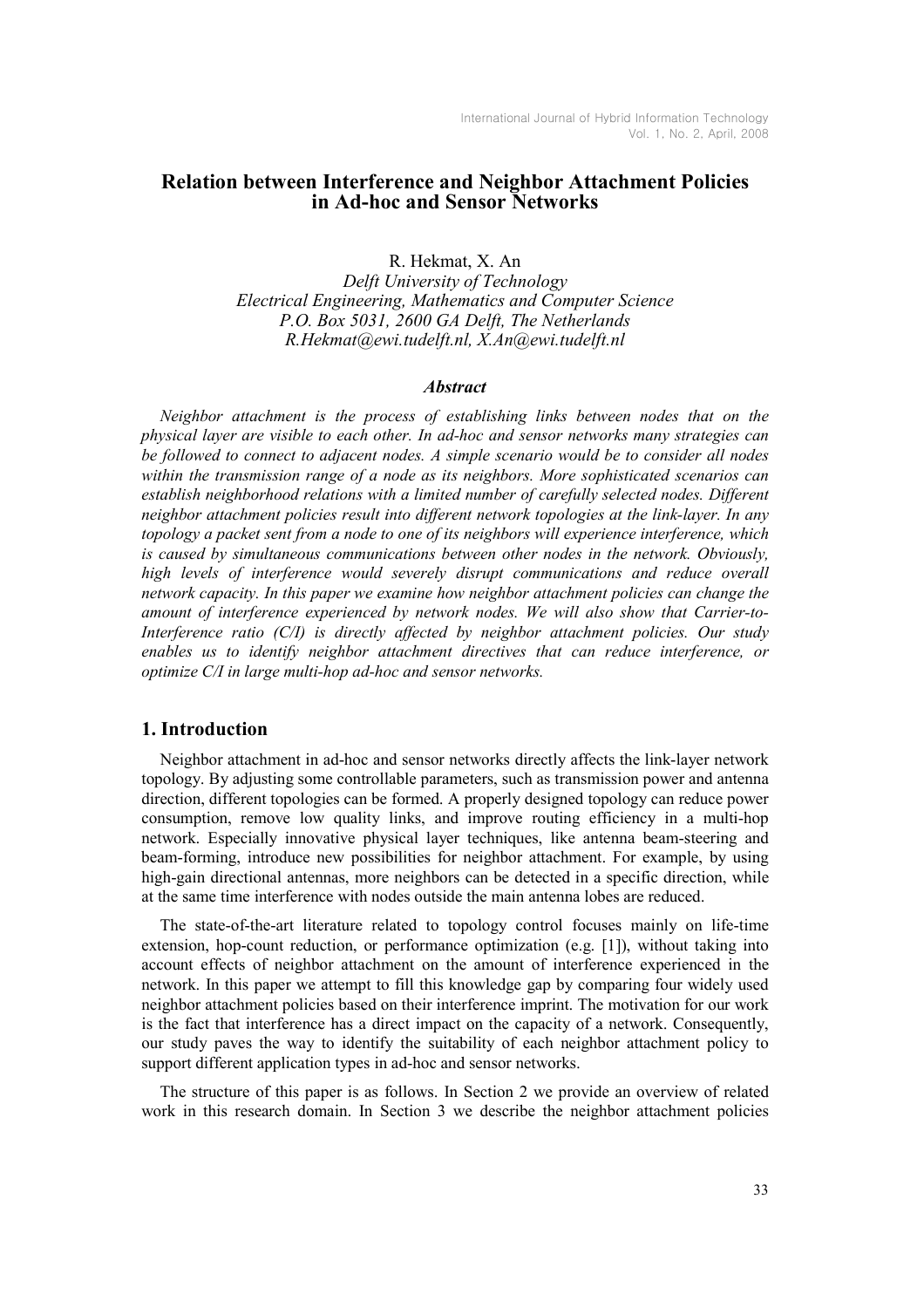considered in this paper and show how they affect the network topology. Our findings related to the amount of interference and resulted Carrier-to-Interference  $(C/I)$  ratios for different network topologies are presented and discussed in Section 4. In Section 5, we summarize a few major conclusions.

## 2. Related work

Several papers have already studied interference in ad-hoc and sensor networks. Here we provide a helicopter view of main approaches in these papers, and position our own research in relation to them. In [2] authors have looked at the impact of interference on the connectivity properties of a dense network with random deployment of nodes. This line of work is pushed forward in [3] where authors discuss the effect of interference on the link quality and connectivity of large networks. Although much attention is given to the connectivity problem in ad-hoc networks, effects of interference on capacity are only discussed by approximation. Also, in the calculation of interference in [3], the dependency of interference on the location of nodes inside the network is not considered. In [7] authors represent an approach to preserve network connectivity based on the principle of maintaining the number of physical neighbors of every node equal to or slightly below a specific threshold value. They show that interference remains bounded under this approach. Here we show that interference always remains bounded in ad-hoc networks regardless of the node degree. This finding matches with previously found results in [4]. In [5], authors give algorithms to construct a network topology for wireless ad-hoc networks such that the link interference in the resulted topology is either minimized or approximately minimized. Having the same objective of minimizing interference, many works (e.g. [6]) have suggested construction of topologies that require low transmit power. However, we show here that minimizing interference on the link level is not the sufficient condition to guarantee maximum Carrier-to-Interference ratio  $(C/I)$ , and consequently maximum capacity.

In summary, topology control policies published so far do not take into account in a realistic manner the amount of interference experienced in the network. Due to the impact of interference on channel capacity, without proper interference estimation, the capacity calculation methods provided in the literature lack accuracy as well.

### 3. Neighbor attachment policies

The neighbor attachment policies considered in this paper are described briefly here.

- Policy 1: Nodes are equipped with omni-directional antennas. Any node considers all other nodes within its maximum transmission range (its coverage area) as its neighbors.
- **Policy 2:** Nodes are equipped with directional antennas [8] with beam-width α. Each node sweeps its surroundings sector by sector, and establishes neighboring relations with all nodes that are discovered in this way. Considering additional gain of the directional antennas in comparison to omni-directional antennas, this policy generally results into more discovered neighbors (at farther distances) than the first policy.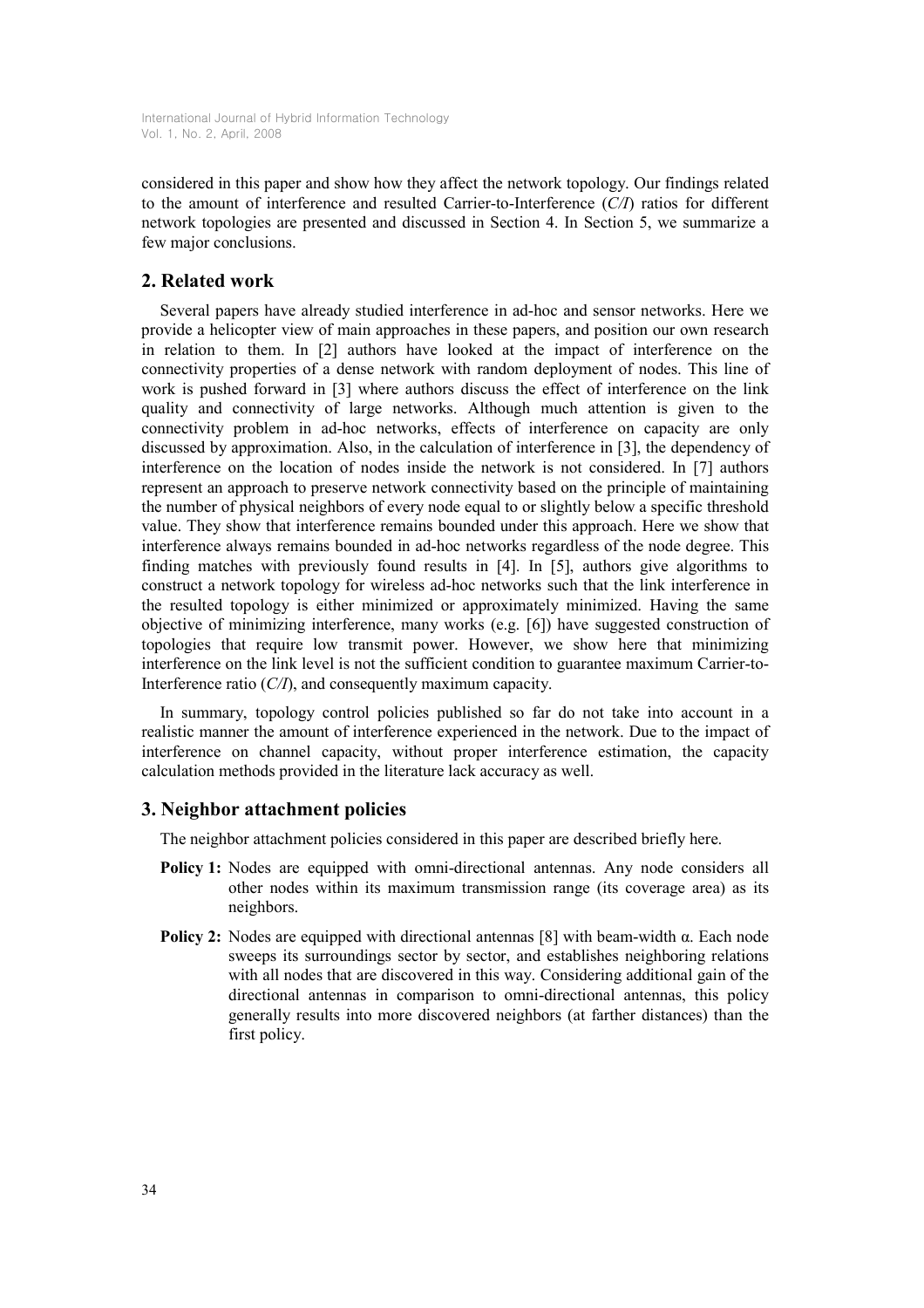

Figure 1. Example of link-layer network topology for the considered neighbor attachment policies, with 600 nodes uniformly distributed over a circular area of normalized radius 8. Here $n=4.0$  and  $\alpha=60$  degrees (for policies 2 and 4).

- Policy 3: Nodes are equipped with omni-directional antennas. All nodes run a local algorithm to construct a Minimum Spanning Tree (MST) [9]. Each node only links its adjacent nodes on the MST as its neighbors.
- **Policy 4:** This policy uses omni-directional antennas, together with an angular parameter  $\alpha$ to select neighbors [10]. Neighbor selection consists of two phases. In the first phase each node, e.g. node  $u$ , increases its transmission power gradually to find closest neighbors one-by-one. New neighbors are added until there is at least one neighbor in any cone of angle  $\alpha$  centered at node  $u$ , or the maximum transmission power has been reached. Phase one may produce a considerably higher number of neighbors than strictly needed for network connectivity. Therefore, in the second phase of neighbor selection some links are pruned. Assume node u has two neighbors v and w. Node w will be removed from the neighbor list of node  $u$  if the power needed to send a packet from  $u$  to  $w$  directly is more than the power needed to send the packet from  $u$  to  $w$  via  $v$ .

For connection between nodes we assume a simple pathloss propagation model in which received signal power at distance d is proportional to  $d^{\eta}$ , where  $\eta$  is the pathloss exponent<sup>1</sup>. This assumption results into a circular coverage area of radius  $R$  around each node with an omni-directional antenna. Let P be the power received at distance R. In other words, P is the minimum required power for correct reception of signals. For convenience in notation and

-

<sup>&</sup>lt;sup>1</sup> The value of  $\eta$  depends on the environment. In free space  $\eta=2$ . In densely built areas  $\eta$  can be as high as 6. The exact value of  $\eta$  is usually determined by measurements.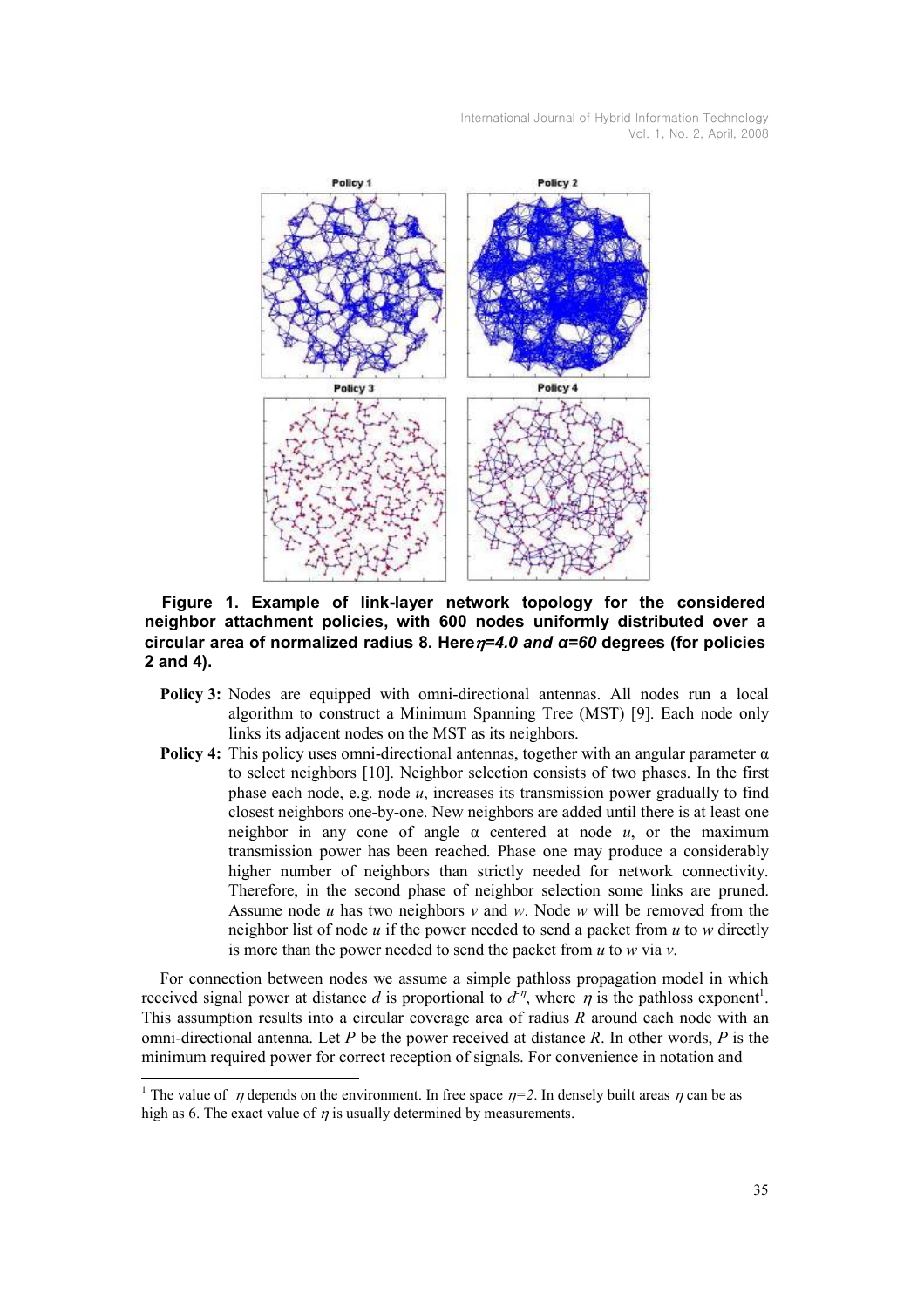

Figure 2. Growth of the giant component size, as function of node density, for different antenna beam-widths. Each point in this figure is the mean value taken over 1500 independent simulations when the corresponding numbers of nodes are uniformly distributed over a circular area of normalized radius 8.

ease of interpretation, we normalize in this paper all distances to R and all powers to P. Figure 1 shows an example of the network topologies obtained for each of the neighbor attachment policies described above in a network consisting of 600 nodes uniformly distributed over a circular area of normalized radius 8. This figure clearly shows the impact of neighbor attachment policies on the resulting network topologies. The number of links and the average number of neighbors per node (called mean degree) are strongly affected by attachment policies. In Section 4 we will see how these variations affect the experienced interference in the network.

The use of directional antennas is becoming more widespread in telecommunication systems. Here we spend a few words to describe the impact of using directional antennas on the network topology and network connectivity characteristics. This brief description will help to interpret results provided in Section 4. In comparison to omni-directional antennas, directional antennas can provide higher gain in a certain direction. As the antenna beam-width reduces, the directional antenna gain usually increases. This increased gain would mean that nodes at farther distances could become neighbors. Consequently, this effect can increase the link density, the mean degree and improve network connectivity. Figure 2 shows an example of the influence of antenna beam-width on network connectivity. In this figure we have used the giant component size [11] as an indicator for connectivity in the network. The largest connected cluster in a network of nodes spread over a certain geographical area is called the giant component. Giant component size is the fraction of nodes in the network that, in singlehop or multi-hop fashion, are connected to each other. Obviously, when the giant component size is 1, the entire network is connected. Figure 2 is obtained through simulations and shows how full connectivity can be reached at lower node densities when directional antennas with narrow beam-widths are used.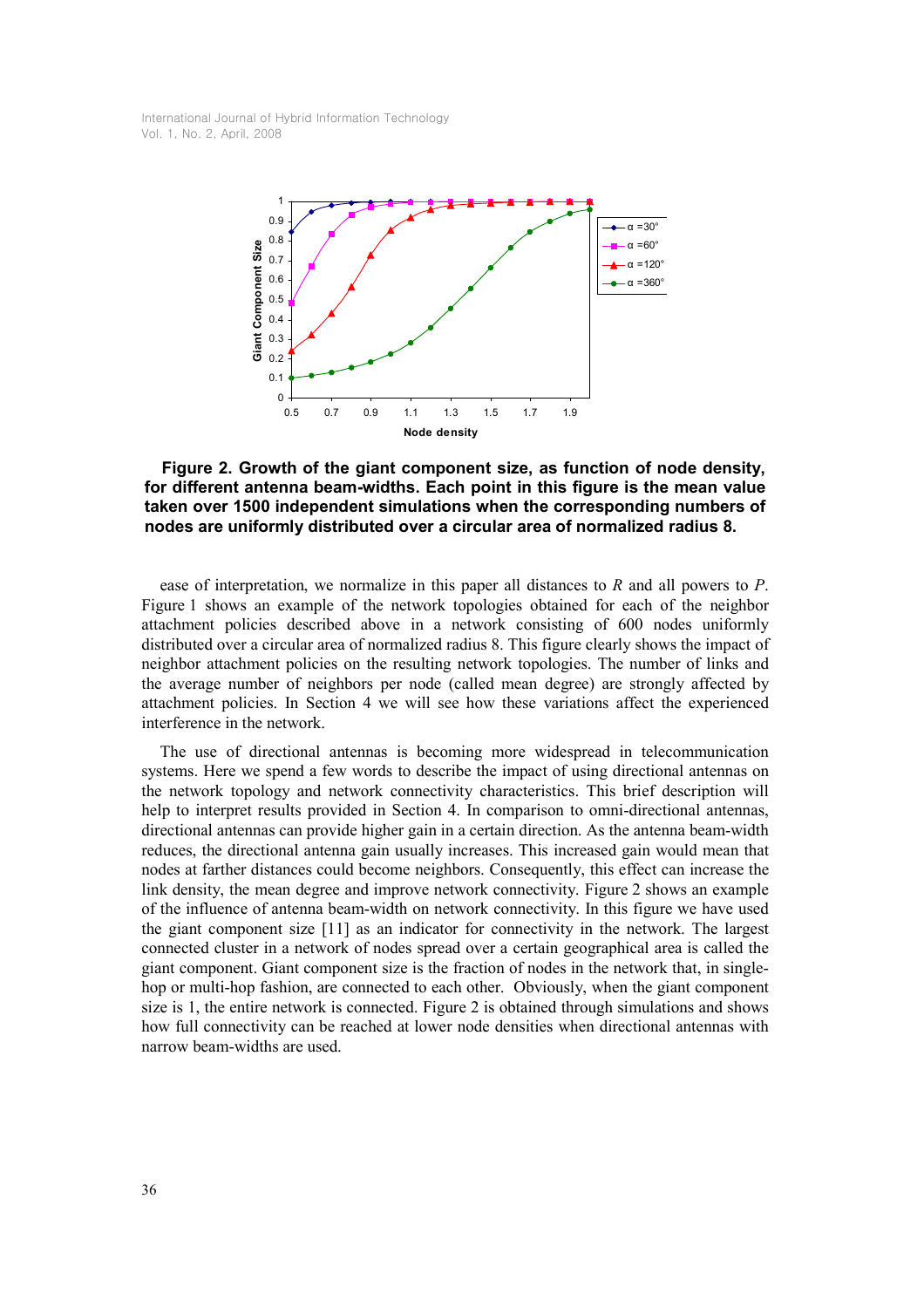

Figure 3. Interfering node density, normalized interference power, and C/I as function of the node density for a node in the center of a circular area of normalized radius 8. Each point is the expected value taken over 1500 independent simulations of the corresponding configuration. Assumed is: CSMA/CA with reservation at the MAC layer,  $n=4.0$ ,  $\alpha=60$  degrees for policies 2 and 4, and 10.4 dB processing gain in plot (c).

### 4. Impact on interference

In this section we present our results regarding the amount of interference caused by deploying each neighbor attachment policy in a large network of randomly but uniformly distributed nodes.

The topology imposed by the neighbor attachment policy will be used to send packets along the shortest path in multi-hop fashion between any two nodes in the network. The question addressed here is whether any of the considered neighbor attachment policies has significant advantage or disadvantage in terms of experienced interference in the network. We have investigated this point with power control as well as without power control. In the former case, each packet is transmitted with the minimum required power to be received correctly by the intended neighboring node. In the latter case, all packets are transmitted with maximum power.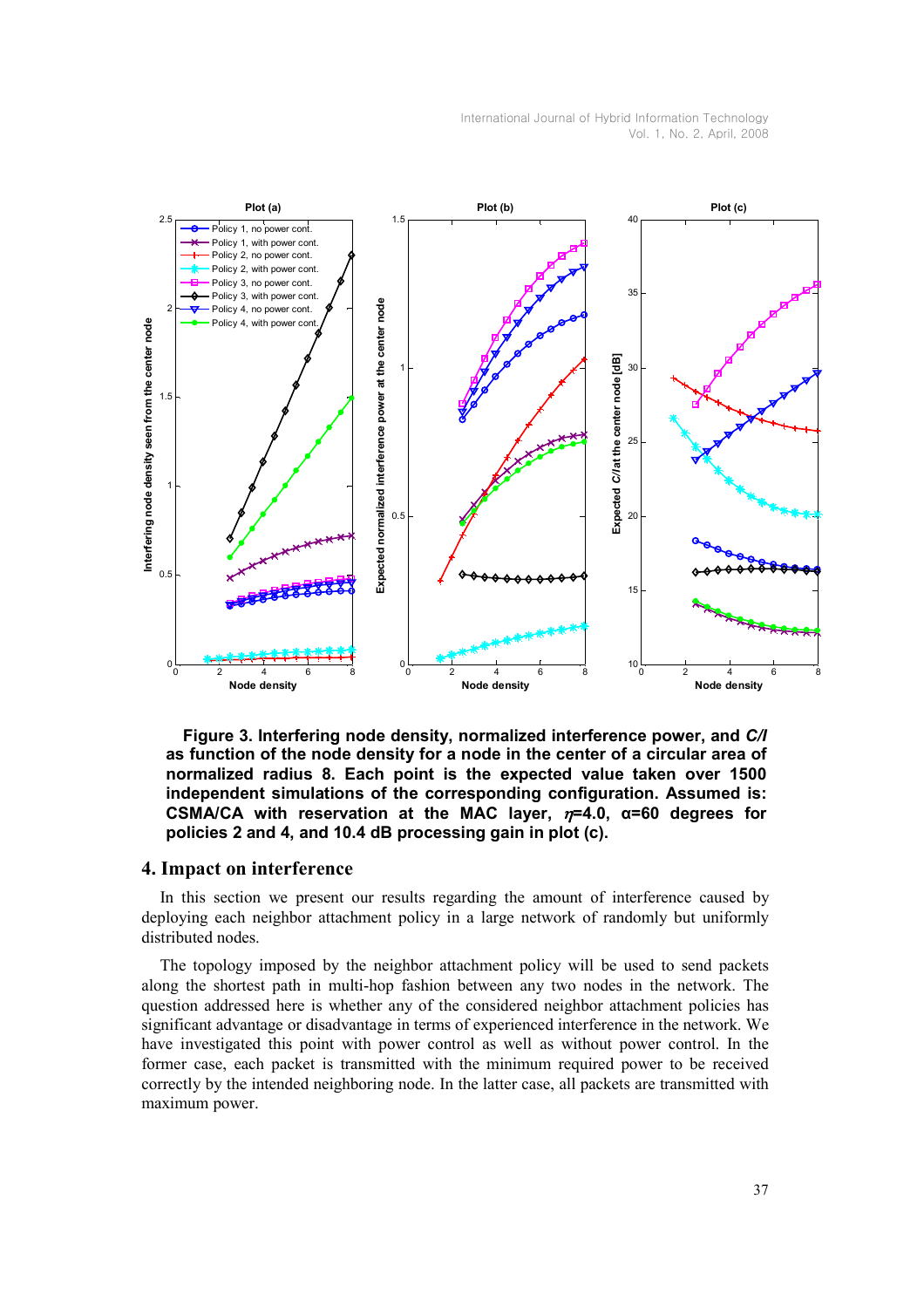Figure 3 summarizes a part of our results; showing interfering node density, expected interference power and expected Carrier to Interference ratio (C/I) for each neighbor attachment policy. All results presented in the subplots of Figure 3 correspond to networks formed by uniformly but randomly distributed nodes over a large circular area of normalized radius 8. The node densities vary from 1 to 8, which correspond roughly to networks of 200 to 1600 nodes. Each point presented in this figure is found by taking the expected value over 1500 different network configurations.

The interference situation does not need to be the same for all nodes in the network. In Figure 3 we concentrate on a receiving node in the center of the area. The center node can be expected to experience the highest amount of interference in the network. In the calculation of interference we have assumed CSMA/CA with reservation at the MAC layer. Further we have assumed that all nodes always have data to be transmitted to any other node. Subplot (a) in Figure 3 shows the density of *source-destination pairs*<sup>2</sup> that can be formed in the entire network based on the above mentioned assumptions. In other words, this subplot shows the interfering node density seen from the center node. In subplot (b) we have computed the aggregate interference power at the center node, assuming the pathloss propagation model with  $\eta=4.0$ . The interference power here is normalized to P, the minimum required power for correct reception of radio signals. Subplot (c) shows the expected C/I for the center node, when this node is receiving a packet from one of its direct neighbors chosen in random. In calculation of C/I we have assumed a processing gain of 11 (10.4 dB).

Based on Figure 3, we can make several interesting observations:

- For all policies without power control, the interfering node density tends to leveloff towards an upper limit independent from the node density. This is due to the working of the MAC protocol. Whenever a transmission link is established between a source node, and a neighboring destination node, the MAC protocol will prohibit a portion of nearby nodes in the network from simultaneous transmission. This portion is directly related to the size of the coverage radius of a node, which is a fixed value in case of no power control. When the density of nodes increases, more nodes will fall within the prohibited transmission areas. As a result, the density of interfering nodes is not expected to increase linearly with increasing node density.
- For all policies with power control, the density of interfering nodes tends to increase linearly with increasing node density. This is again related to the working of the MAC protocol. In contrast to the case when no power control is used, the size of the prohibited transmission area for each source-destination pair tends to decrease at high node densities; allowing room for higher density of interfering nodes.
- High density of interfering nodes does not necessarily mean high interference power. For example, policy 3 with power control results into the highest interfering node density, while it produces relatively low interference power (see subplots (a) and (b)).

 $\frac{1}{2}$  A source-destination pair is formed when on the MAC layer two neighboring nodes are permitted to communicate directly with each other.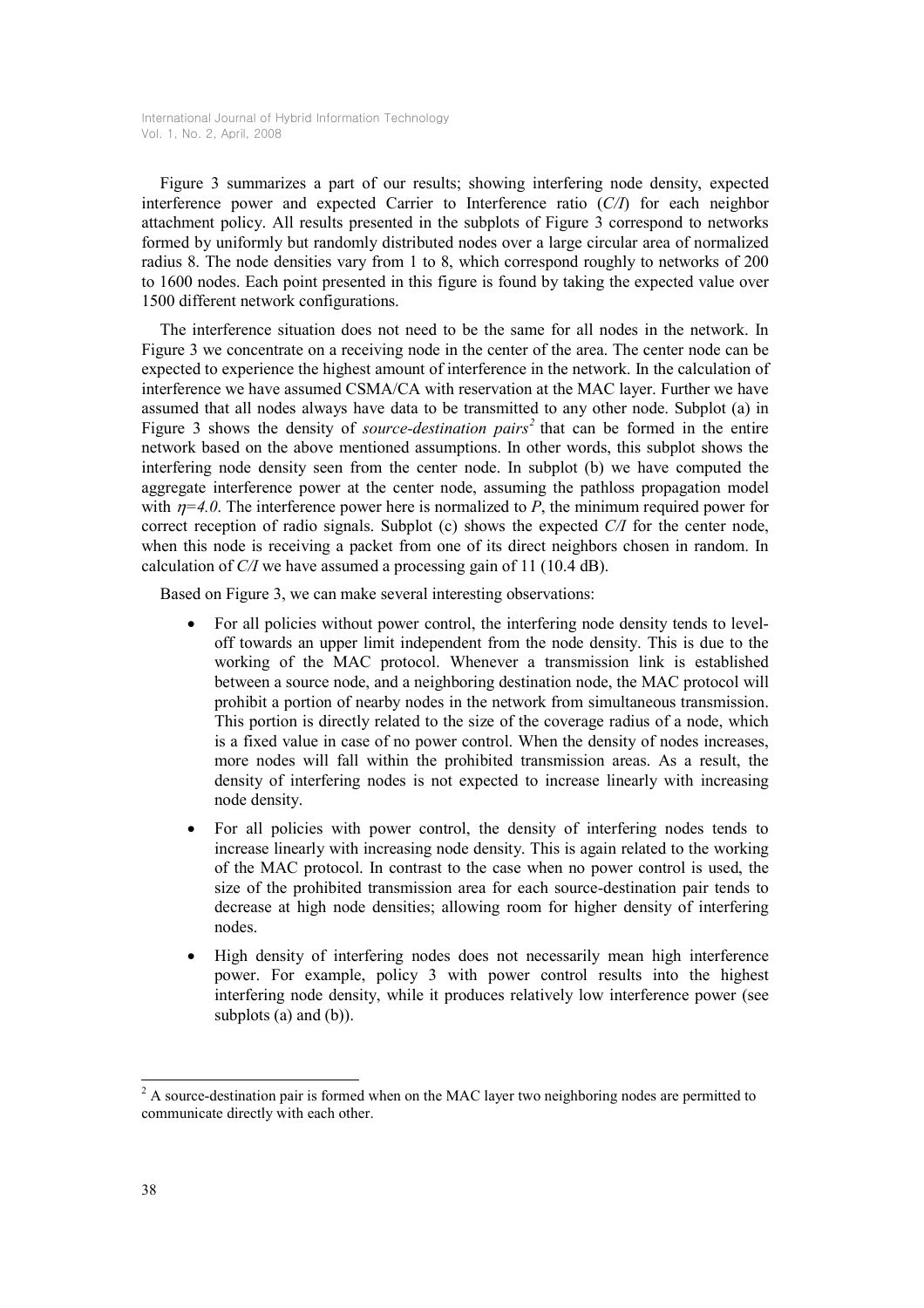- All scenarios produce less interference when power control is used. Also using directional antenna reduces interference. However, a low value of interference does not always mean a high value for C/I, or the best network capacity. For example, policy 3 without power control provides the best C/I for high node densities, while it is suffering from the highest amount of interference power in comparisons to other policies. We know that in policies 3 and 4 nodes attach only to their closest neighbors. Obviously, the expected distances to the closest neighbors reduce by increasing node density. A consequence of this fact is the increase of the wanted signal power relative to the interference power when no power control is used. This explains the improvement of C/I for the related cases in subplot (c) of Figure 3.
- For policies 1 and 2, with or without power control, the amount of interference increase, and C/I decrease by increasing node density.
- From all policies, policy 2 without power control provides the best  $C/I$  at low node densities. At high node densities policy 3 without power control offers the best C/I. Therefore, if maximization of C/I at the physical layer is desired, not using power control is preferable.

## 5. Conclusions

In this paper we have investigated a number of commonly used neighbor attachment policies based on their interference behavior. Our approach has provided valuable new insights into capabilities and limitations of multi-hop point-to-point networks. We have shown that, by choosing a suitable antenna beam-width, directional antennas can reduce the amount of interference in the network. Further, we have shown that although power control or directional antennas can reduce the amount of interference, they do not necessarily produce the best Carrier-to-Interference ratio  $(C/I)$ . Given the direct link between high  $C/I$  and high capacity, we can conclude that neighbor attachment policies that focus on interference reduction may fail to realize any capacity improvement in ad-hoc and sensor networks.

The value of C/I is just one of the parameters that affect the capacity of the entire network. Our plan is to extend this work in near future to find the relation between network capacity and neighbor attachment policies in more detail.

## Acknowledgement

This work was supported by IOP GenCom SiGi Spot project IGC.0503 in The Netherlands.

#### References

- [1] Z. Huang, Z. Zhang, and B. Ryu, "Impact of Topology Control on End to End Performance for Directional MANETs", Military Communications Conference, Oct. 2006, pp. 1-7.
- [2] O. Dousse, F. Baccelli, and P. Thiran, "Impact of interference on connectivity in ad hoc networks," in Proc. of IEEE INFOCOM, April 2003.
- [3] R. Sollacher, M. Greiner, and I. Glauche, "Impact of interference on the wireless ad-hoc networks capacity and topology", Wireless Networks, vol. 12, no. 1, February 2006, pp. 53–61.
- [4] R. Hekmat and P. V. Mieghem, "Interference power statistics in ad-hoc and sensor networks", Wireless Networks Journal, January 2007, iSSN 1022-0038 (Print) 1572-8196 (Online), DOI 10.1007/s11276- 006-0002-9.